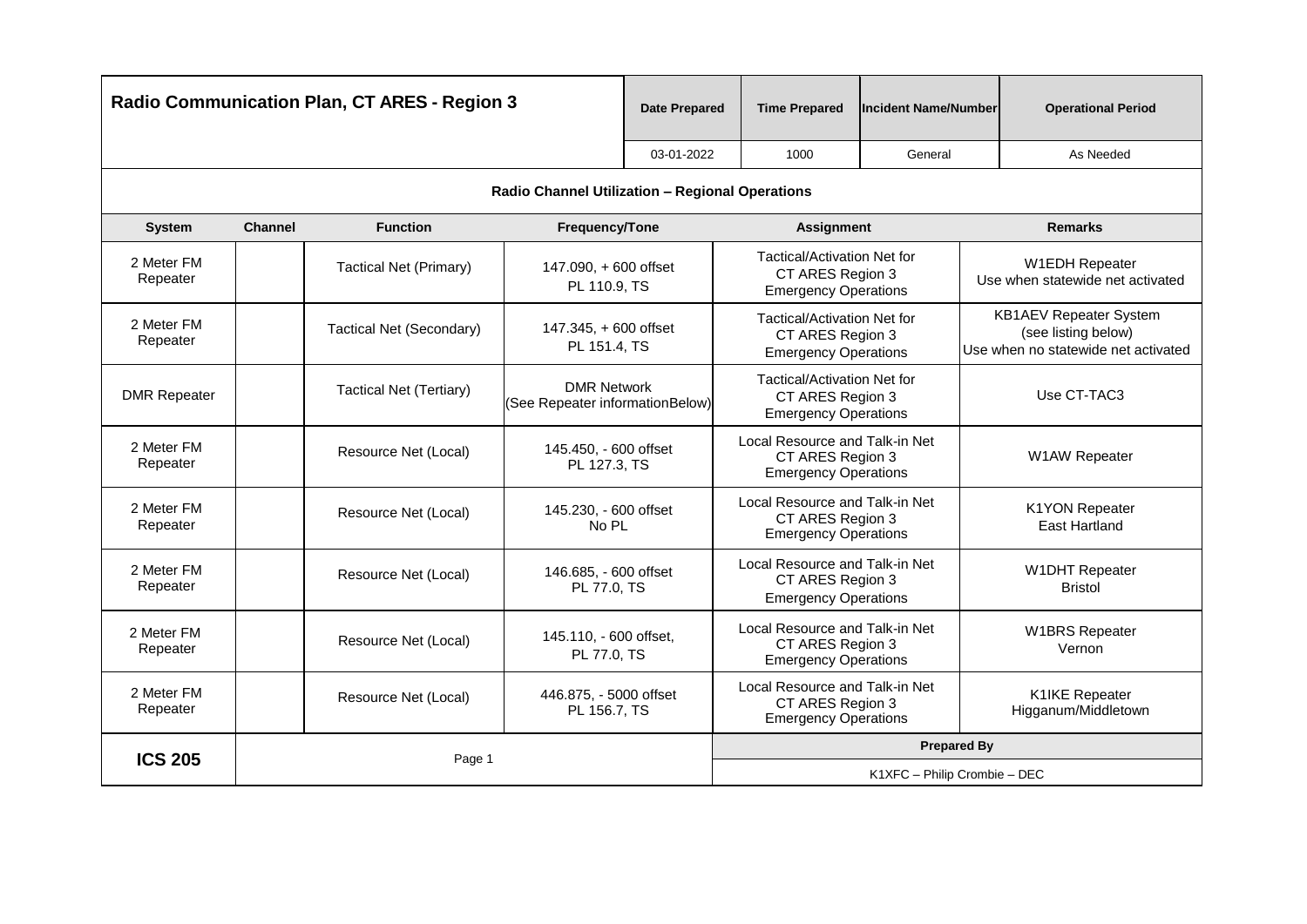|                        | <b>Radio Communication Plan, CT ARES - Region 3</b> |                                                      | <b>Date Prepared</b>                                          | <b>Time Prepared</b> | lIncident Name/Number                                                                     | <b>Operational Period</b>    |                                                                                      |  |
|------------------------|-----------------------------------------------------|------------------------------------------------------|---------------------------------------------------------------|----------------------|-------------------------------------------------------------------------------------------|------------------------------|--------------------------------------------------------------------------------------|--|
|                        |                                                     |                                                      |                                                               | 03-01-2022           | 1000                                                                                      | General                      | As Needed                                                                            |  |
|                        |                                                     |                                                      | Radio Channel Utilization - Regional Operations               |                      |                                                                                           |                              |                                                                                      |  |
| <b>System</b>          | <b>Channel</b>                                      | <b>Function</b>                                      | Frequency/Tone                                                |                      | <b>Assignment</b>                                                                         |                              | <b>Remarks</b>                                                                       |  |
| 2 Meter FM<br>Repeater |                                                     | Resources Net (Local)                                | 146.820, - 600 Offset,<br>No PL                               |                      | Local Resource and Talk-in Net<br>CT ARES Region 3<br><b>Emergency Operations</b>         |                              | W1CWA Repeater<br>Avon                                                               |  |
| 2 Meter FM<br>Repeater |                                                     | Resource Net (Statewide)                             | 147.345, +600 Offset,<br>PL151.4, TS                          |                      | <b>Statewide Enroute Tracking Net</b>                                                     |                              | <b>KB1AEV Repeater</b>                                                               |  |
| 2 Meter FM<br>Simplex  |                                                     | Resource Net (Simplex)                               | 146.430                                                       |                      | Local Resource and Talk-in Net<br>CT ARES Region 3<br><b>Emergency Operations</b>         |                              | 2 Meter FM Simplex<br>Backup to repeaters<br>No Tone or offset                       |  |
| 2 Meter FM<br>Simplex  |                                                     | Out of Region Liaison<br>(Simplex – Regions 1 and 5) | 146.460                                                       |                      | East Granby Local Net<br>Region 1 and 5 Liaison                                           |                              | East Granby backup if there is no<br>repeater access                                 |  |
| 2 Meter FM<br>Simplex  |                                                     | Out of Region Liaison<br>(Simplex - Regions 2)       | 147.435                                                       |                      | Middletown Local Net<br>Region 2 Liaison                                                  |                              | Middletown backup if there Is no<br>repeater access                                  |  |
| 2 Meter FM<br>Simplex  |                                                     | Out of Region Liaison<br>(Simplex - Regions 4)       | 146.445                                                       |                      | Manchester Local Net<br>Region 4 Liaison                                                  |                              | Manchester backup if there is no<br>repeater access                                  |  |
| <b>DMR Repeater</b>    |                                                     | Command Net (Statewide)                              | <b>CSP DMR Network</b><br>(See Repeater Information<br>Below) |                      | Section & District Emergency<br>Coordinators, Assistants & Net<br><b>Control Stations</b> |                              | Command, Control, & Coordination of<br>ARES Resources & Response Use<br>CT-Statewide |  |
| 2 Meter FM<br>Repeater |                                                     | Skywarn<br><b>Hartford and Tolland Counties</b>      | 146.790, - 600 offset<br>PL 82.5, TS                          |                      | Weather Net and Skywarn Activations                                                       |                              | PVRA Repeater Vernon                                                                 |  |
| <b>ICS 205</b>         |                                                     | Page 2                                               |                                                               |                      |                                                                                           | <b>Prepared By</b>           |                                                                                      |  |
|                        |                                                     |                                                      |                                                               |                      |                                                                                           | K1XFC - Philip Crombie - DEC |                                                                                      |  |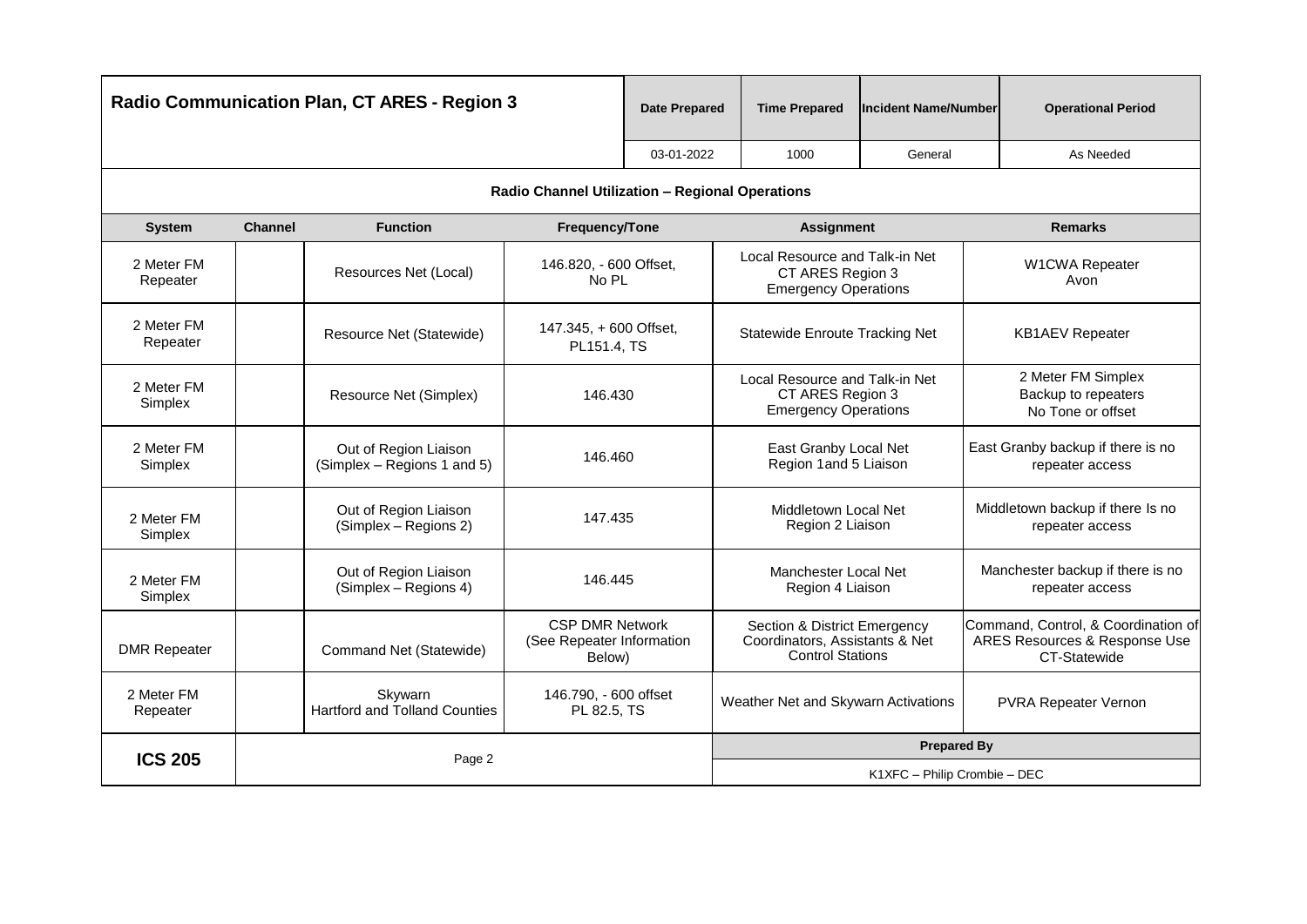|                        | <b>Radio Communication Plan, CT ARES - Region 3</b> |                             |                                                 | <b>Date Prepared</b> | <b>Time Prepared</b>                                                                         | <b>Incident Name/Number</b>  | <b>Operational Period</b>                                            |
|------------------------|-----------------------------------------------------|-----------------------------|-------------------------------------------------|----------------------|----------------------------------------------------------------------------------------------|------------------------------|----------------------------------------------------------------------|
|                        |                                                     |                             |                                                 | 03-01-2022           | 1000                                                                                         | General                      | As Needed                                                            |
|                        |                                                     |                             | Radio Channel Utilization - Regional Operations |                      |                                                                                              |                              |                                                                      |
| <b>System</b>          | <b>Channel</b>                                      | <b>Function</b>             | Frequency/Tone                                  |                      | <b>Assignment</b>                                                                            |                              | <b>Remarks</b>                                                       |
| 2 Meter FM<br>Packet   |                                                     | Packet Net (Primary)        | 145.090                                         |                      | Packet Net for Digital Message<br>Traffic                                                    |                              | W1EDH, Glastonbury<br><b>Emergency Power</b>                         |
| 2 Meter FM<br>Packet   |                                                     | Packet Net (Secondary)      | 145.070                                         |                      | Packet Net for Digital Message<br>Traffic                                                    |                              | K1CRC-7, Burlington<br>Solar Powered<br>No Message Forwarding        |
| 2 Meter FM<br>Packet   |                                                     | Packet Net                  | 145.010                                         |                      | Red Cross Farmington HQ CT RI<br>Mailbox                                                     |                              | WA1ARC-7, Farmington<br>No Auto Forwarding<br><b>Emergency Power</b> |
| 2 Meter FM<br>Packet   |                                                     | Packet Net                  | 145.030                                         |                      | Packet Net for Digital Message<br>Traffic                                                    |                              | KA1VSC-4, Glastonbury<br>Auto NTS Message Format<br>Forwarding       |
| 2 Meter FM<br>Packet   |                                                     | Packet Net                  | 145.050                                         |                      | Packet Net for Digital Message<br>Traffic                                                    |                              | W1SP-4, Tolland<br><b>Emergency Power</b>                            |
| 2 Meter<br><b>APRS</b> |                                                     | <b>APRS</b>                 | 144.390                                         |                      | Automatic Position Reporting System<br>(APRS) Network & Digital Message<br>Traffic (limited) |                              | 2 Meter FM Simplex<br>No tone or offset                              |
| <b>HF</b>              |                                                     | <b>Operations (Primary)</b> | 3.915 LSB                                       |                      | <b>American Red Cross</b>                                                                    |                              |                                                                      |
| <b>HF</b>              |                                                     | Operations (Secondary)      | 7.285 LSB                                       |                      | <b>American Red Cross</b>                                                                    |                              |                                                                      |
| <b>ICS 205</b>         | Page 3                                              |                             |                                                 |                      | <b>Prepared By</b>                                                                           |                              |                                                                      |
|                        |                                                     |                             |                                                 |                      |                                                                                              | K1XFC - Philip Crombie - DEC |                                                                      |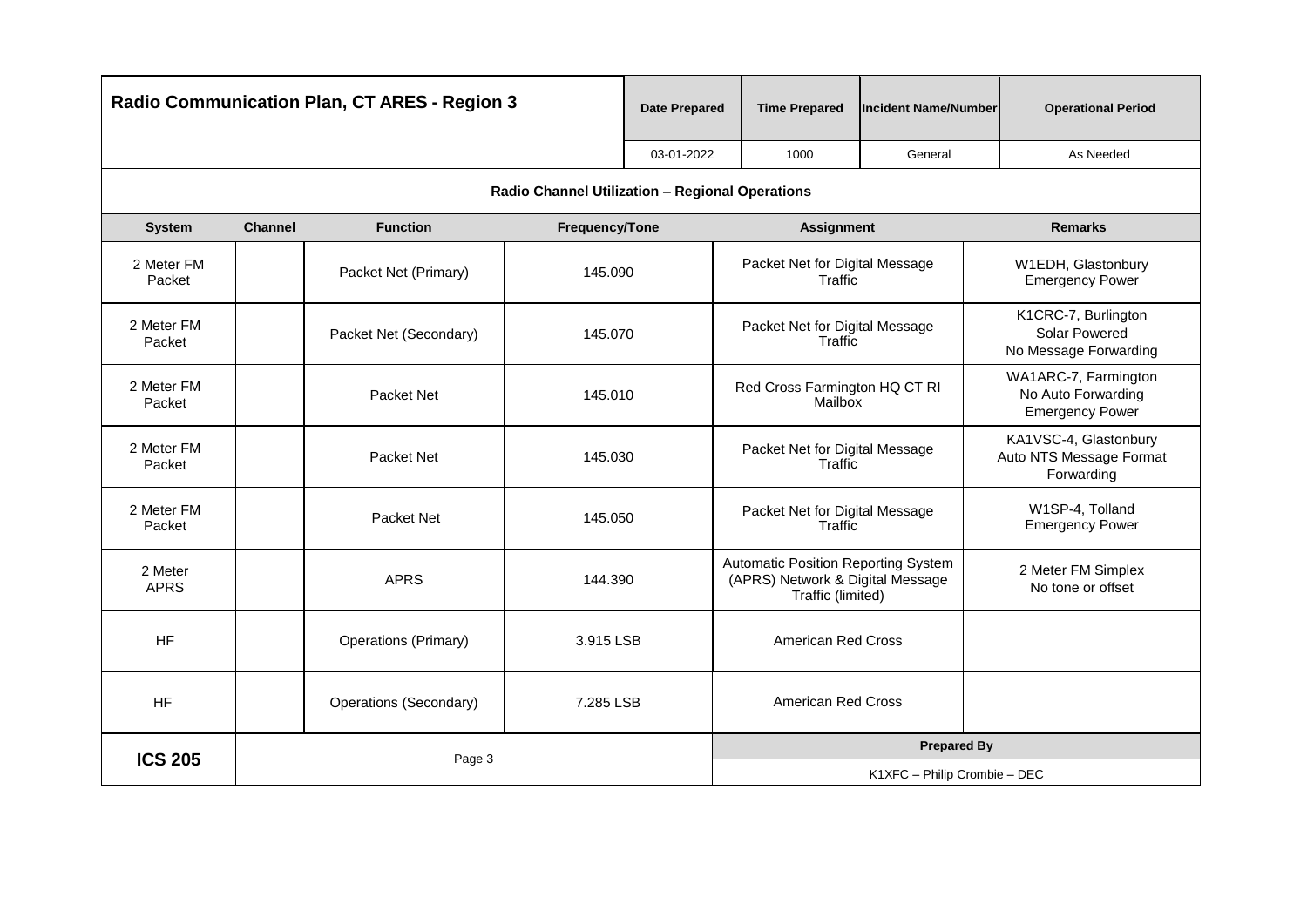|                 |                | <b>Radio Communication Plan, CT ARES Region 3</b> |                                                     | <b>Date Prepared</b> | <b>Time Prepared</b> | <b>Incident Name/Number</b>  | <b>Operational Period</b>                 |
|-----------------|----------------|---------------------------------------------------|-----------------------------------------------------|----------------------|----------------------|------------------------------|-------------------------------------------|
|                 |                |                                                   |                                                     | 03-01-2022           | 1000                 | General                      | As Needed                                 |
|                 |                |                                                   | Radio Channel Utilization - National Traffic System |                      |                      |                              |                                           |
| <b>System</b>   | <b>Channel</b> | <b>Function</b>                                   | Frequency/Tone                                      |                      | <b>Assignment</b>    |                              | <b>Remarks</b>                            |
| <b>HF</b>       |                | NTS Traffic VOICE                                 | 3.973 LSB                                           |                      | <b>CPN Statewide</b> |                              | Meets 1800 Hours Local<br>Monday-Saturday |
| <b>HF</b>       |                | NTS Traffic VOICE                                 | 3.965 LSB                                           |                      | <b>CPN Statewide</b> |                              | Meets 1000 Hours Local<br>Sunday          |
|                 |                |                                                   |                                                     |                      |                      |                              |                                           |
| <b>VOICE FM</b> |                | NTS Traffic VOICE                                 | 145.410, - 600 offset,<br>PL 141.3                  |                      | Region 3 VHF Wescon  |                              | <b>PVRA</b><br>W1HDN Vernon               |
| <b>VOICE FM</b> |                | NTS Traffic VOICE                                 | 147.180, + 600 offset,<br>PL 141.3                  |                      | Region 3 VHF Wescon  |                              | <b>PVRA</b><br><b>W1HDN Prospect</b>      |
| <b>VOICE FM</b> |                | NTS Traffic VOICE                                 | 146.685, - 600 offset,<br>PL 77.0                   |                      | Region 3 VHF Nutmeg  |                              | <b>ICRC/BRC</b><br><b>W1DHT Bristol</b>   |
|                 |                |                                                   |                                                     |                      |                      |                              |                                           |
|                 |                |                                                   |                                                     |                      |                      |                              |                                           |
| <b>ICS 205</b>  |                | Page 4                                            |                                                     |                      |                      | <b>Prepared By</b>           |                                           |
|                 |                |                                                   |                                                     |                      |                      | K1XFC - Philip Crombie - DEC |                                           |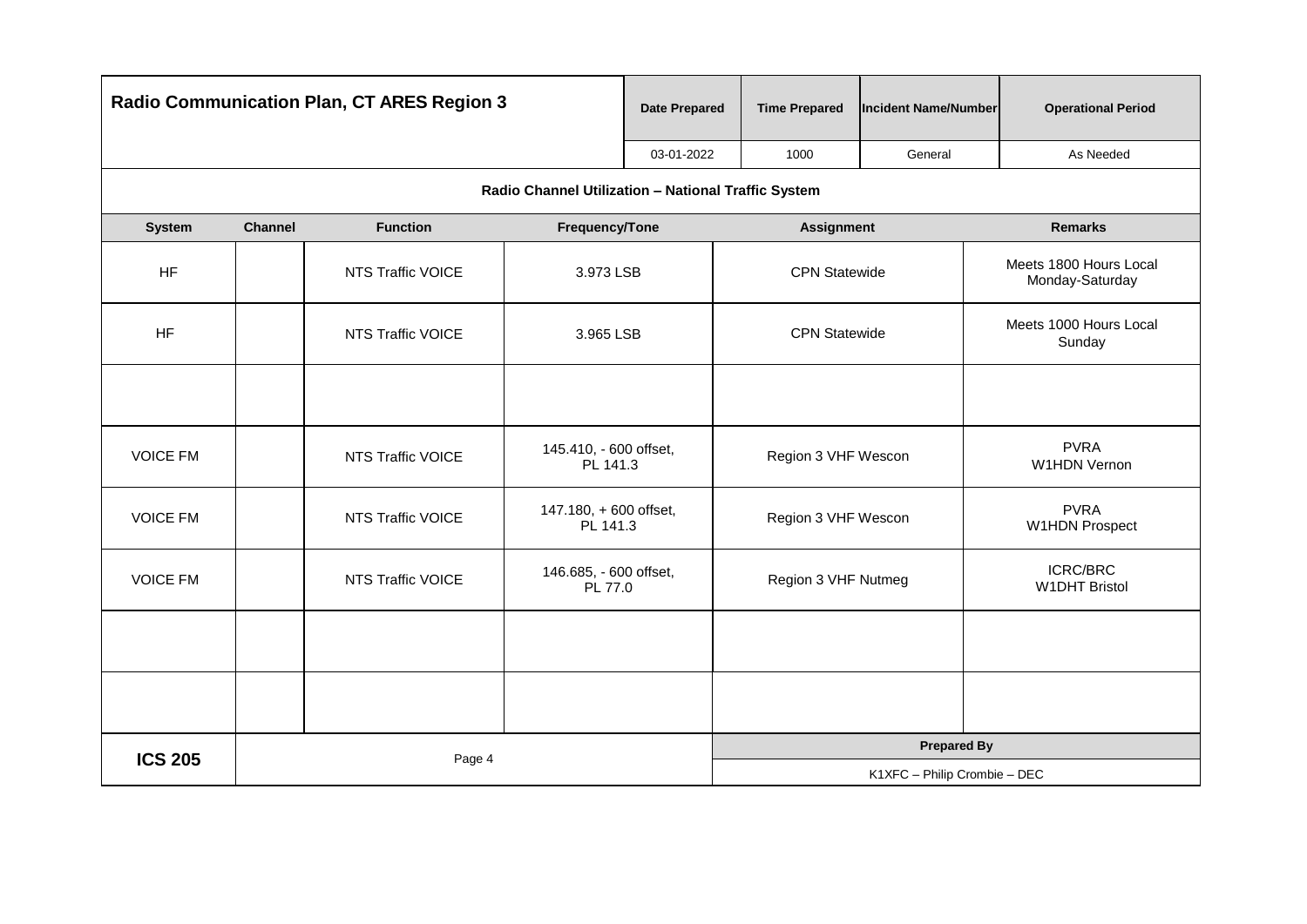|                |                | <b>Radio Communication Plan, CT ARES Region 3</b> |                                                     | <b>Date Prepared</b> | <b>Time Prepared</b>     | <b>Incident Name/Number</b>  | <b>Operational Period</b>                     |
|----------------|----------------|---------------------------------------------------|-----------------------------------------------------|----------------------|--------------------------|------------------------------|-----------------------------------------------|
|                |                |                                                   |                                                     | 03-01-2022           | 1000                     | General                      | As Needed                                     |
|                |                |                                                   | Radio Channel Utilization - National Traffic System |                      |                          |                              |                                               |
| <b>System</b>  | <b>Channel</b> | <b>Function</b>                                   | Frequency/Tone                                      |                      | <b>Assignment</b>        |                              | <b>Remarks</b>                                |
| <b>DIGITAL</b> |                | NTS Traffic PACKET                                | 145.030                                             |                      | Regional NTS BBS         |                              | KA1VCS-4 Glastonbury                          |
| <b>DIGITAL</b> |                | NTS Traffic PACKET                                | 145.090                                             |                      | <b>Statewide NTS BBS</b> |                              | W1EDH-4 Glastonbury<br><b>Emergency Power</b> |
|                |                |                                                   |                                                     |                      |                          |                              |                                               |
| <b>DIGITAL</b> |                | Winlink                                           | 145.690                                             |                      | Winlink 2 Gateway        |                              | W1SP-5 Haddam<br><b>Emergency Power</b>       |
|                |                |                                                   |                                                     |                      |                          |                              |                                               |
|                |                |                                                   |                                                     |                      |                          |                              |                                               |
|                |                |                                                   |                                                     |                      |                          |                              |                                               |
|                |                |                                                   |                                                     |                      |                          |                              |                                               |
| <b>ICS 205</b> |                | Page 5                                            |                                                     |                      |                          | <b>Prepared By</b>           |                                               |
|                |                |                                                   |                                                     |                      |                          | K1XFC - Philip Crombie - DEC |                                               |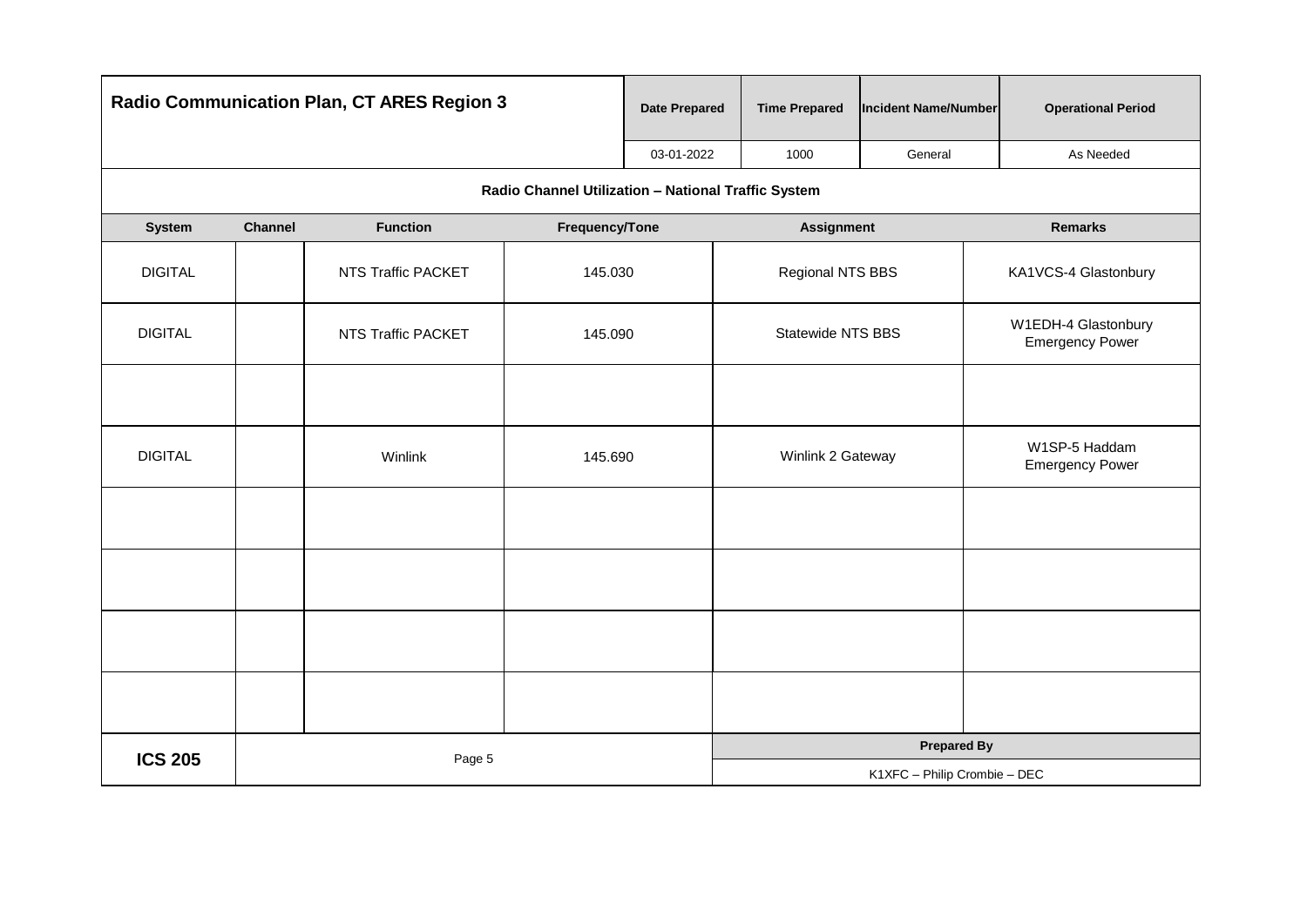|                | Radio Communication Plan, CT ARES - Region 3 |                      |                                     | <b>Date Prepared</b> | <b>Time Prepared</b>         | <b>Incident Name/Number</b> | <b>Operational Period</b>                   |  |
|----------------|----------------------------------------------|----------------------|-------------------------------------|----------------------|------------------------------|-----------------------------|---------------------------------------------|--|
|                |                                              |                      |                                     | 03-01-2022           | 1000                         | General                     | As Needed                                   |  |
|                |                                              |                      | Radio Channel Utilization - Digital |                      |                              |                             |                                             |  |
| System         | <b>Channel</b>                               | <b>Function</b>      | Frequency/Tone                      |                      | <b>Assignment</b>            |                             | <b>Remarks</b>                              |  |
| Digital        |                                              | <b>Email Gateway</b> | 145.690                             |                      | American Red Cross           |                             | W1SP-4 Avon<br><b>Emergency Power</b>       |  |
| Digital        |                                              | <b>Email Gateway</b> | 145.650                             |                      | American Red Cross           |                             | W1SP-1 Tolland<br><b>Emergency Power</b>    |  |
| Digital        |                                              | <b>Email Gateway</b> | 145.510                             |                      | American Red Cross           |                             | W1AW-10 Newington                           |  |
|                |                                              |                      |                                     |                      |                              |                             |                                             |  |
| Digital        |                                              | Winlink              | 145.530                             |                      |                              |                             | KB1AEV-10 Tolland<br><b>Emergency Power</b> |  |
| Digital        |                                              | Winlink              | 145.690                             |                      |                              |                             | W1SP-5 Haddam<br><b>Emergency Power</b>     |  |
|                |                                              |                      |                                     |                      |                              |                             |                                             |  |
|                |                                              |                      |                                     |                      |                              |                             |                                             |  |
| <b>ICS 205</b> |                                              | Page 6               |                                     |                      |                              | <b>Prepared By</b>          |                                             |  |
|                |                                              |                      |                                     |                      | K1XFC - Philip Crombie - DEC |                             |                                             |  |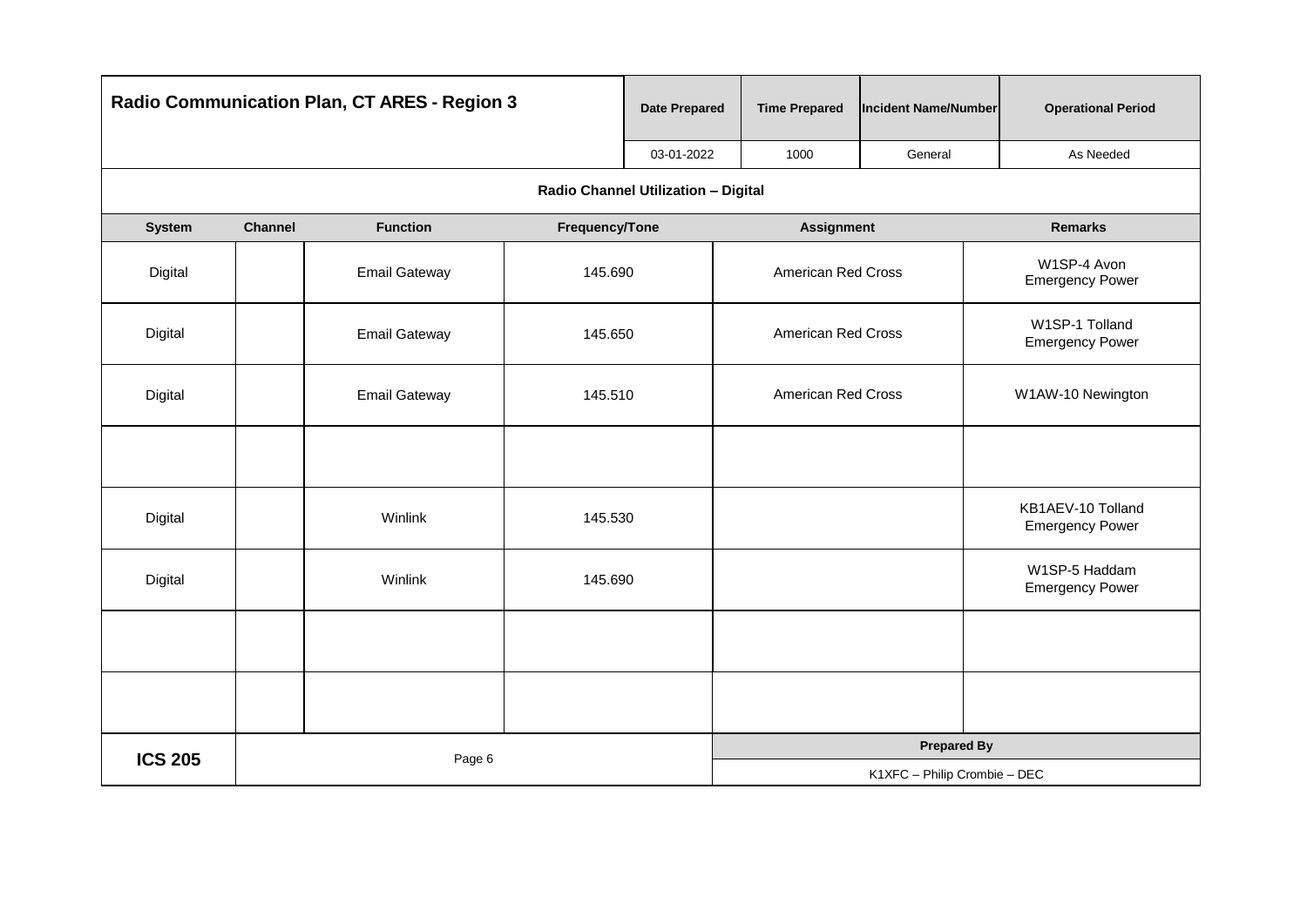|                | Radio Communication Plan, CT ARES - Region 3 |                 |                                     | <b>Date Prepared</b> | <b>Time Prepared</b>                                    | Incident Name/Number         | <b>Operational Period</b>   |  |
|----------------|----------------------------------------------|-----------------|-------------------------------------|----------------------|---------------------------------------------------------|------------------------------|-----------------------------|--|
|                |                                              |                 |                                     | 03-01-2022           | 1000                                                    | General                      | As Needed                   |  |
|                |                                              |                 | Radio Channel Utilization - Digital |                      |                                                         |                              |                             |  |
| System         | Channel                                      | <b>Function</b> | Frequency/Tone                      |                      | <b>Assignment</b>                                       |                              | <b>Remarks</b>              |  |
| <b>DIGITAL</b> |                                              | Packet          | 144.910                             |                      | <b>Packet Communications</b><br>Between Shelter and EOC |                              | Assigned by DEC or Delegate |  |
|                |                                              |                 | 144.930                             |                      |                                                         |                              |                             |  |
|                |                                              |                 | 144.950                             |                      |                                                         |                              |                             |  |
|                |                                              |                 | 144.970                             |                      |                                                         |                              |                             |  |
|                |                                              |                 | 144.990                             |                      |                                                         |                              |                             |  |
|                |                                              |                 |                                     |                      |                                                         |                              |                             |  |
|                |                                              |                 |                                     |                      |                                                         |                              |                             |  |
|                |                                              |                 |                                     |                      |                                                         |                              |                             |  |
| <b>ICS 205</b> |                                              | Page 7          |                                     |                      |                                                         | <b>Prepared By</b>           |                             |  |
|                |                                              |                 |                                     |                      |                                                         | K1XFC - Philip Crombie - DEC |                             |  |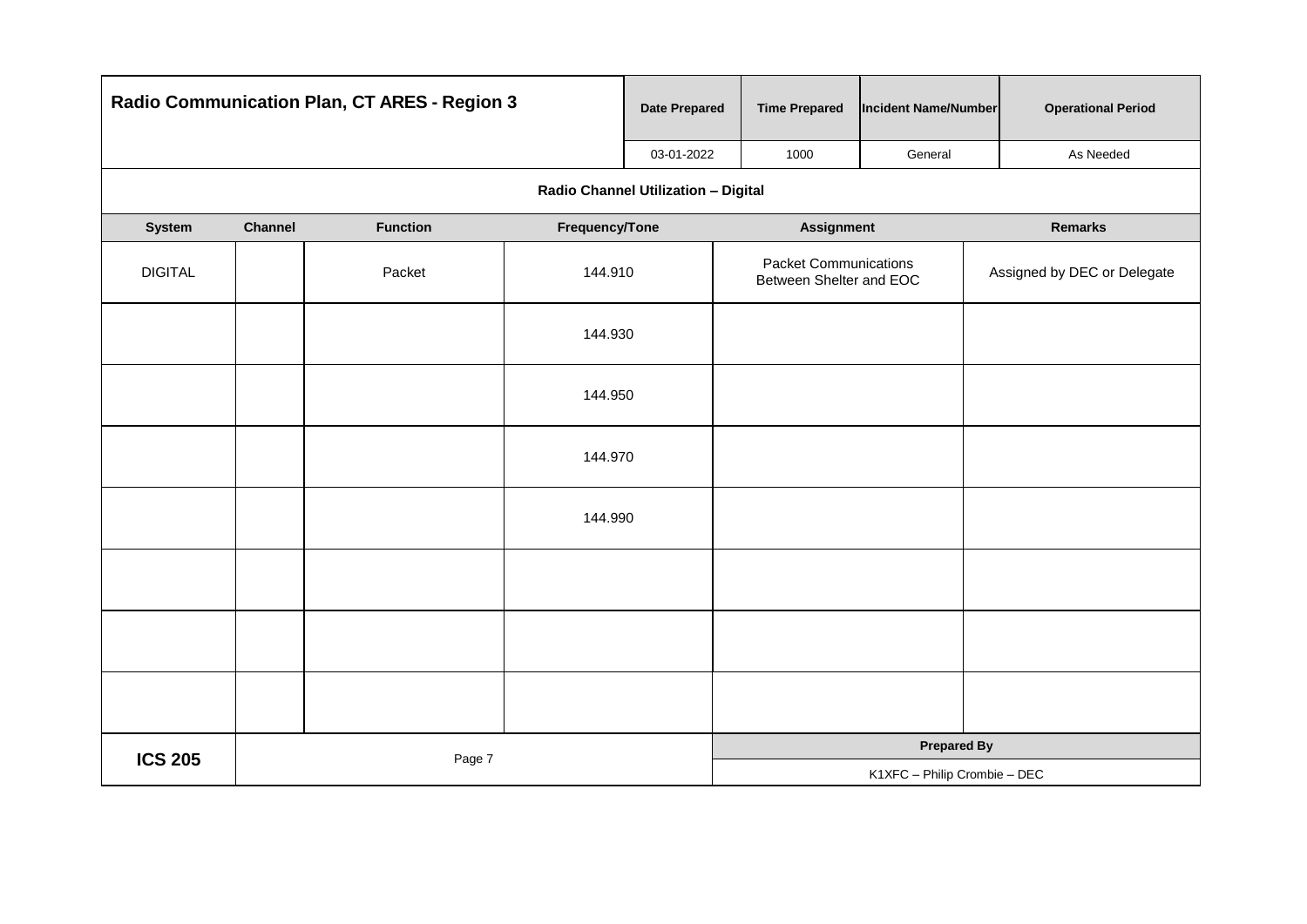| <b>Radio Communication Plan, CT ARES - Region 3</b> |         |                 | <b>Date Prepared</b>                | <b>Time Prepared</b> | <b>Incident Name/Number</b> | <b>Operational Period</b>    |                |
|-----------------------------------------------------|---------|-----------------|-------------------------------------|----------------------|-----------------------------|------------------------------|----------------|
|                                                     |         |                 |                                     | 03-01-2022           | 1000                        | General                      | As Needed      |
|                                                     |         |                 | Radio Channel Utilization - Simplex |                      |                             |                              |                |
| System                                              | Channel | <b>Function</b> | Frequency/Tone                      |                      | <b>Assignment</b>           |                              | <b>Remarks</b> |
| <b>VOICE FM</b>                                     |         | Simplex VOICE   | 146.415 - Alpha                     |                      | Rocky Hill EOC              |                              |                |
| <b>VOICE FM</b>                                     |         | Simplex VOICE   | 146.430 - Bravo                     |                      | Suffield EOC                |                              |                |
| <b>VOICE FM</b>                                     |         | Simplex VOICE   | 146.445 - Charlie                   |                      | Manchester EOC              |                              | K9OEM          |
| <b>VOICE FM</b>                                     |         | Simplex VOICE   | 146.460 - Delta                     |                      | East Granby EOC             |                              | KB1VBB         |
| <b>VOICE FM</b>                                     |         | Simplex VOICE   | 146.475 - Echo                      |                      | <b>Red Cross</b>            |                              | WA1ARC         |
| <b>VOICE FM</b>                                     |         | Simplex VOICE   | 146.790 - Foxtrot                   |                      | Simplex VOICE               |                              |                |
| <b>VOICE FM</b>                                     |         | Simplex VOICE   | 146.505 - Golf                      |                      | Rocky Hill Region 3 EOC     |                              |                |
| <b>VOICE FM</b>                                     |         | Simplex VOICE   | 146.520                             |                      | Simplex VOICE - NATIONAL    |                              |                |
| <b>ICS 205</b>                                      |         | Page 8          |                                     |                      |                             | <b>Prepared By</b>           |                |
|                                                     |         |                 |                                     |                      |                             | K1XFC - Philip Crombie - DEC |                |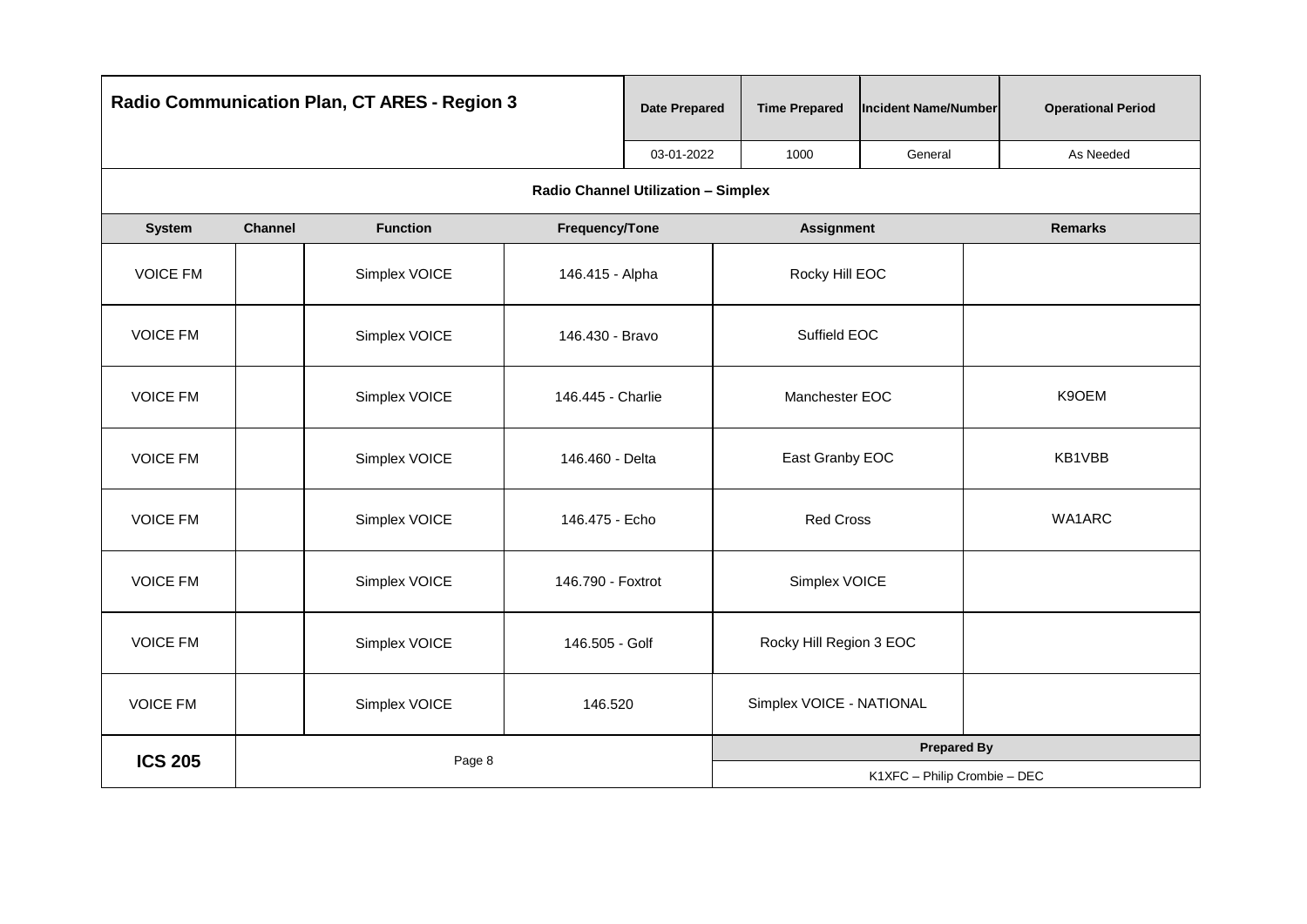|                          | <b>Radio Communication Plan, CT ARES - Region 3</b> |                 |                                     | <b>Date Prepared</b> | <b>Time Prepared</b> | <b>Incident Name/Number</b>  | <b>Operational Period</b> |
|--------------------------|-----------------------------------------------------|-----------------|-------------------------------------|----------------------|----------------------|------------------------------|---------------------------|
|                          |                                                     |                 |                                     | 03-01-2022           | 1000                 | General                      | As Needed                 |
|                          |                                                     |                 | Radio Channel Utilization - Simplex |                      |                      |                              |                           |
| <b>System</b>            | Channel                                             | <b>Function</b> | Frequency/Tone                      |                      | <b>Assignment</b>    |                              | <b>Remarks</b>            |
| <b>VOICE FM</b>          |                                                     | Simplex VOICE   | 146.535 - Hotel                     |                      | Simplex VOICE        |                              |                           |
| <b>VOICE FM</b>          |                                                     | Simplex VOICE   | 146.550 - India                     |                      | Wethersfield OES     |                              |                           |
| <b>VOICE FM</b>          |                                                     | Simplex VOICE   | 146.565 - Juliet                    |                      | Simplex VOICE        |                              |                           |
| <b>VOICE FM</b>          |                                                     | Simplex VOICE   | 146.580 - Kilo                      |                      | <b>Red Cross</b>     |                              |                           |
| <b>VOICE FM</b>          |                                                     | Simplex VOICE   | 147.420 - Lima                      |                      | Ellington OES        |                              |                           |
| <b>VOICE FM</b>          |                                                     | Simplex VOICE   | 147.435 - Mike                      |                      | <b>Red Cross</b>     |                              | Region 2 Comms            |
| <b>VOICE FM</b>          |                                                     | Simplex VOICE   | 147.465 - November                  |                      | Simplex VOICE        |                              |                           |
| <b>VOICE FM</b>          |                                                     | Simplex VOICE   | 147.480 - Oscar                     |                      | Simplex VOICE        |                              |                           |
| <b>ICS 205</b><br>Page 9 |                                                     |                 |                                     | <b>Prepared By</b>   |                      |                              |                           |
|                          |                                                     |                 |                                     |                      |                      | K1XFC - Philip Crombie - DEC |                           |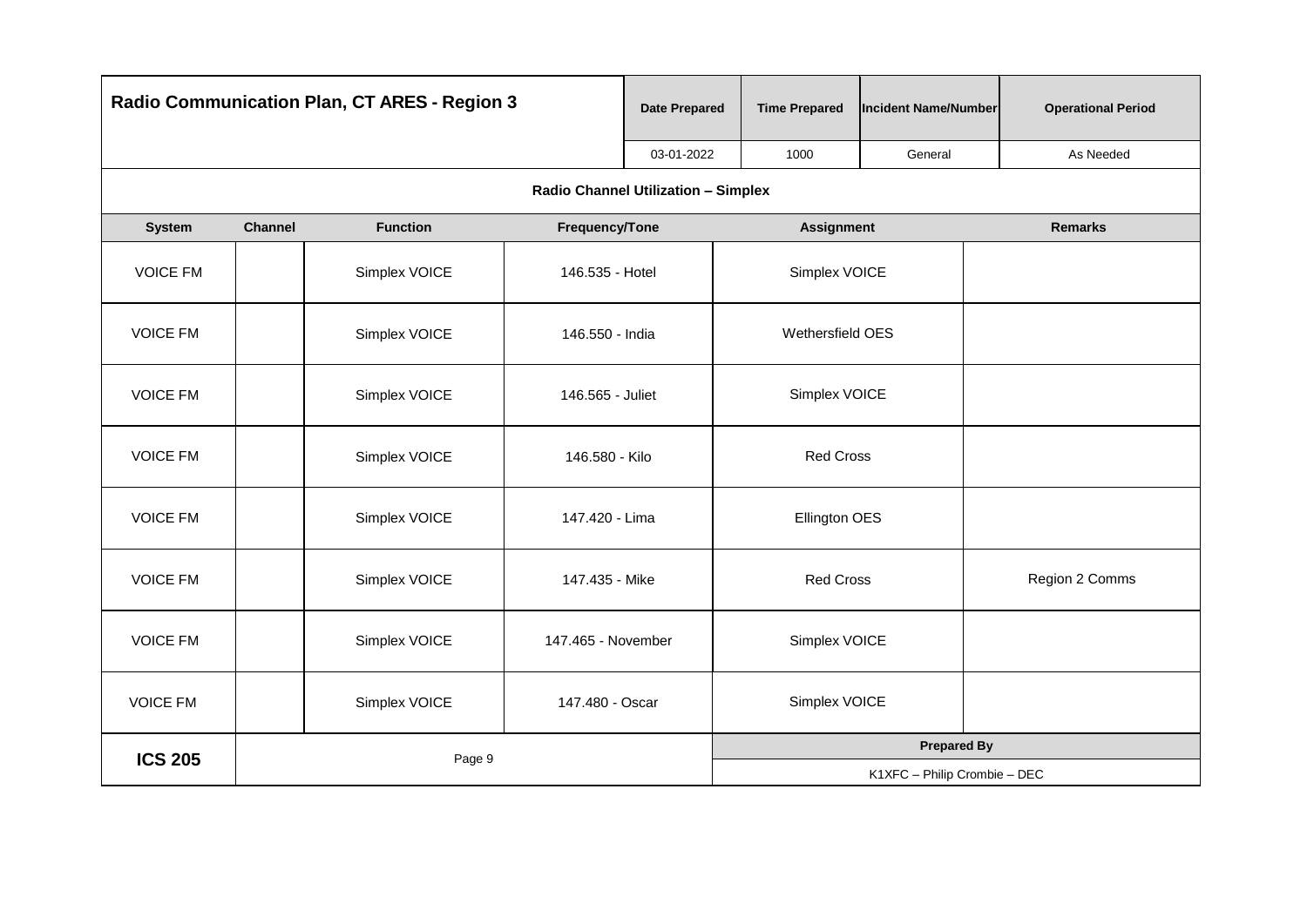|                 | <b>Radio Communication Plan, CT ARES - Region 3</b> |                 |                                            | <b>Date Prepared</b> | <b>Time Prepared</b>     | <b>Incident Name/Number</b>  | <b>Operational Period</b> |
|-----------------|-----------------------------------------------------|-----------------|--------------------------------------------|----------------------|--------------------------|------------------------------|---------------------------|
|                 |                                                     |                 |                                            | 03-01-2022           | 1000                     | General                      | As Needed                 |
|                 |                                                     |                 | <b>Radio Channel Utilization - Simplex</b> |                      |                          |                              |                           |
| <b>System</b>   | <b>Channel</b>                                      | <b>Function</b> | Frequency/Tone                             |                      | <b>Assignment</b>        |                              | <b>Remarks</b>            |
| <b>VOICE FM</b> |                                                     | Simplex VOICE   | 147.495 - Papa                             |                      | Simplex VOICE            |                              |                           |
| <b>VOICE FM</b> |                                                     | Simplex VOICE   | 147.510 - Quebec                           |                      | Simplex Voice            |                              |                           |
| <b>VOICE FM</b> |                                                     | Simplex VOICE   | 147.525 - Romeo                            |                      | Simplex VOICE            |                              |                           |
| <b>VOICE FM</b> |                                                     | Simplex VOICE   | 222.350                                    |                      | Simplex VOICE - NATIONAL |                              |                           |
| <b>VOICE FM</b> |                                                     | Simplex VOICE   | 446.000                                    |                      | Simplex VOICE - NATIONAL |                              |                           |
| <b>VOICE FM</b> |                                                     | Simplex VOICE   | 446.025 - Sierra                           |                      | Simplex VOICE            |                              |                           |
| <b>VOICE FM</b> |                                                     | Simplex VOICE   | 446.050 - Tango                            |                      | Simplex VOICE            |                              |                           |
| <b>VOICE FM</b> |                                                     | Simplex VOICE   | 46.075 - Uniform                           |                      | Simplex VOICE            |                              |                           |
| <b>ICS 205</b>  |                                                     | Page 10         |                                            |                      |                          | <b>Prepared By</b>           |                           |
|                 |                                                     |                 |                                            |                      |                          | K1XFC - Philip Crombie - DEC |                           |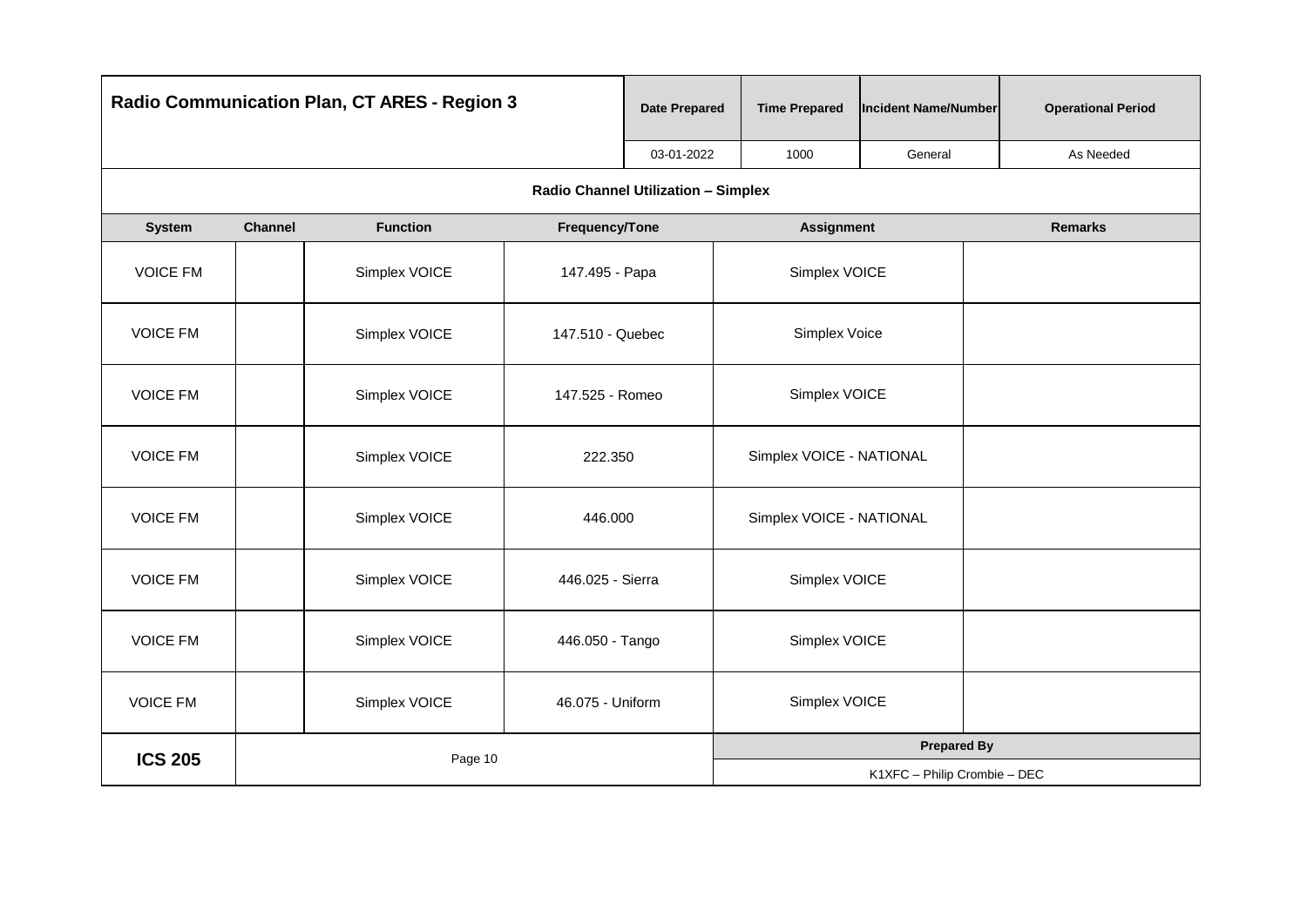|                 | Radio Communication Plan, CT ARES - Region 3 |                 |                                     | <b>Date Prepared</b> | <b>Time Prepared</b> | <b>Incident Name/Number</b>  | <b>Operational Period</b> |
|-----------------|----------------------------------------------|-----------------|-------------------------------------|----------------------|----------------------|------------------------------|---------------------------|
|                 |                                              |                 |                                     | 03-01-2022           | 1000                 | General                      | As Needed                 |
|                 |                                              |                 | Radio Channel Utilization - Simplex |                      |                      |                              |                           |
| <b>System</b>   | <b>Channel</b>                               | <b>Function</b> | Frequency/Tone                      |                      | <b>Assignment</b>    |                              | <b>Remarks</b>            |
| <b>VOICE FM</b> |                                              | Simplex VOICE   | 446.100 - Victor                    |                      | Simplex VOICE        |                              |                           |
| <b>VOICE FM</b> |                                              | Simplex VOICE   | 446.125 - Whiskey                   |                      | Simplex VOICE        |                              |                           |
| <b>VOICE FM</b> |                                              | Simplex VOICE   | $446.150 - X-Ray$                   |                      | Simplex VOICE        |                              |                           |
| <b>VOICE FM</b> |                                              | Simplex VOICE   | 446.175 - Yankee                    |                      | Simplex VOICE        |                              |                           |
| <b>VOICE FM</b> |                                              | Simplex VOICE   | 446.200 - Zulu                      |                      | Simplex VOICE        |                              |                           |
|                 |                                              |                 |                                     |                      |                      |                              |                           |
|                 |                                              |                 |                                     |                      |                      |                              |                           |
|                 |                                              |                 |                                     |                      |                      |                              |                           |
| <b>ICS 205</b>  |                                              | Page 11         |                                     |                      |                      | <b>Prepared By</b>           |                           |
|                 |                                              |                 |                                     |                      |                      | K1XFC - Philip Crombie - DEC |                           |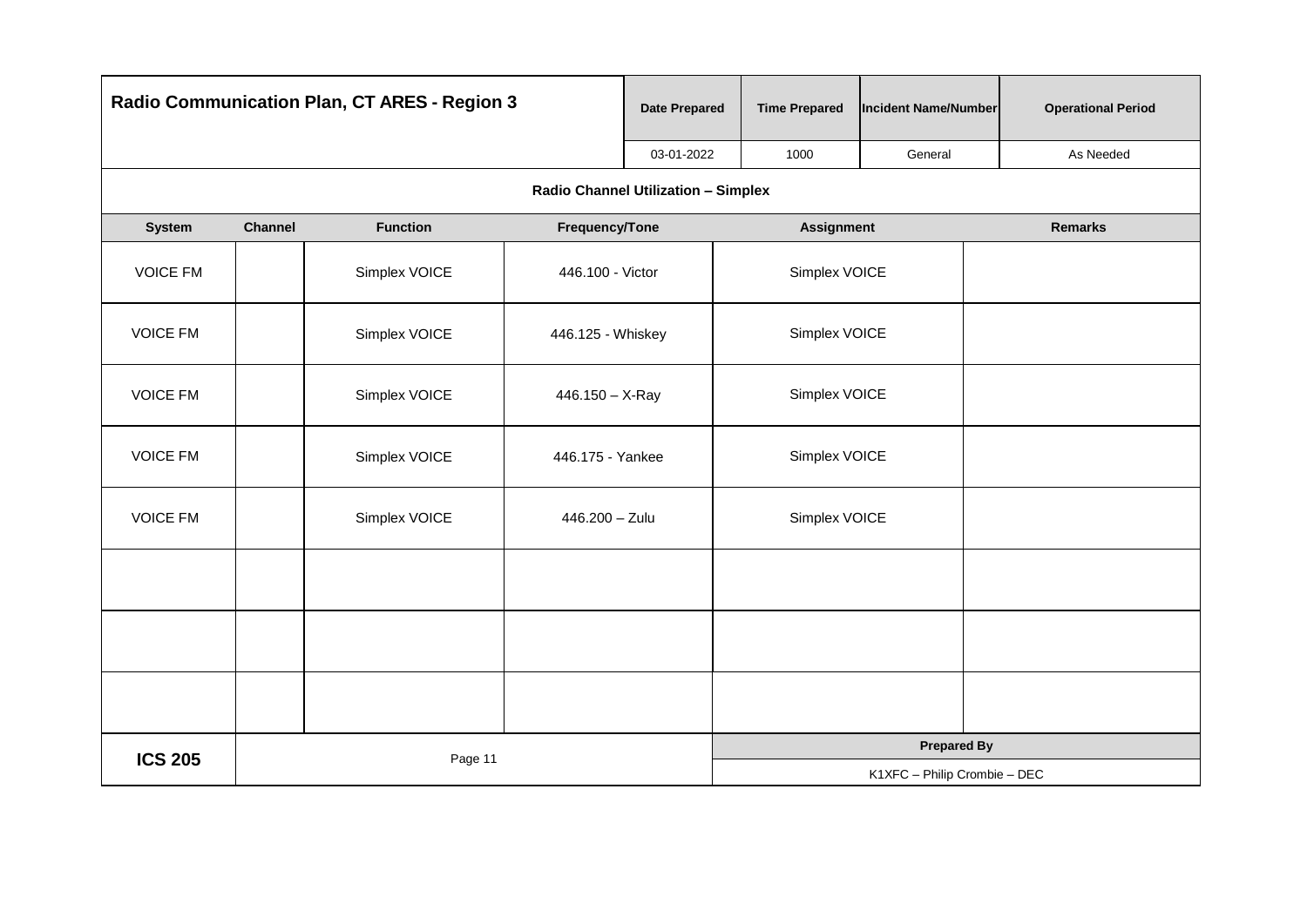| <b>Radio Communication Plan, CT ARES - Region 3</b> |                |                  | <b>Date Prepared</b>                            | <b>Time Prepared</b> | <b>Incident Name/Number</b> | <b>Operational Period</b>    |                              |  |
|-----------------------------------------------------|----------------|------------------|-------------------------------------------------|----------------------|-----------------------------|------------------------------|------------------------------|--|
|                                                     |                |                  |                                                 | 03-01-2022           | 1000                        | General                      | As Needed                    |  |
|                                                     |                |                  | Radio Channel Utilization - Simplex Assignments |                      |                             |                              |                              |  |
| <b>System</b>                                       | <b>Channel</b> | <b>Function</b>  | Frequency/Tone                                  |                      | <b>Assignment</b>           |                              | <b>Remarks</b>               |  |
| <b>VOICE FM</b>                                     |                | Region 3 EOC     | 146.505 - Golf                                  |                      | Simplex VOICE               |                              | Rocky Hill Veterans Hospital |  |
| <b>VOICE FM</b>                                     |                | East Granby EOC  | 146.460 - Delta                                 |                      | Simplex VOICE               |                              | KB1VBB                       |  |
| <b>VOICE FM</b>                                     |                | Ellington OES    | 147.420 - Lima                                  |                      | Simplex VOICE               |                              |                              |  |
| <b>VOICE FM</b>                                     |                | Manchester EOC   | 146.445 - Charlie                               |                      | Simplex VOICE               |                              | K9OEM                        |  |
| <b>VOICE FM</b>                                     |                | <b>Red Cross</b> | 146.580 - Kilo                                  |                      | Simplex VOICE               |                              | WA1ARC<br>Farmington         |  |
| <b>VOICE FM</b>                                     |                | <b>Red Cross</b> | 146.475 - Echo                                  |                      | Simplex VOICE               |                              |                              |  |
| <b>VOICE FM</b>                                     |                | <b>Red Cross</b> | 147.435 - Mike                                  |                      | Simplex VOICE               |                              |                              |  |
| <b>VOICE FM</b>                                     |                | Rocky Hill EOC   | 146.415 - Alpha                                 |                      | Simplex VOICE               |                              |                              |  |
| <b>ICS 205</b>                                      |                | Page 12          |                                                 |                      |                             | <b>Prepared By</b>           |                              |  |
|                                                     |                |                  |                                                 |                      |                             | K1XFC - Philip Crombie - DEC |                              |  |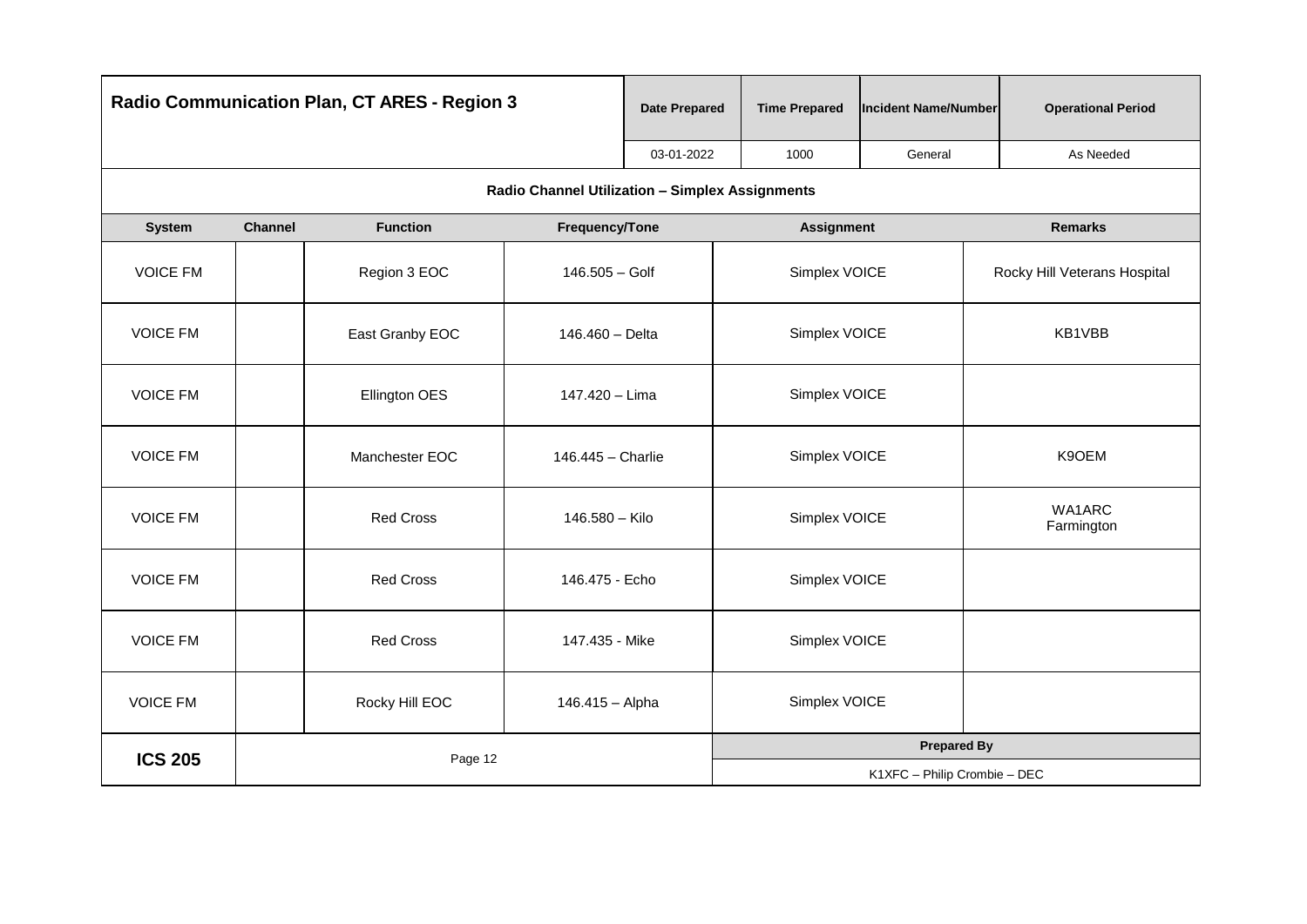|                           |         | Radio Communication Plan, CT ARES - Region 3 |                                                 | <b>Date Prepared</b> | <b>Time Prepared</b>         | <b>Incident Name/Number</b> | <b>Operational Period</b> |  |  |
|---------------------------|---------|----------------------------------------------|-------------------------------------------------|----------------------|------------------------------|-----------------------------|---------------------------|--|--|
|                           |         |                                              |                                                 | 03-01-2022           | 1000                         | General                     | As Needed                 |  |  |
|                           |         |                                              | Radio Channel Utilization - Simplex Assignments |                      |                              |                             |                           |  |  |
| System                    | Channel | <b>Function</b>                              | Frequency/Tone                                  |                      | <b>Assignment</b>            |                             | <b>Remarks</b>            |  |  |
| <b>VOICE FM</b>           |         | Suffield EOC                                 | 146.430 - Bravo                                 |                      | Simplex VOICE                |                             |                           |  |  |
| <b>VOICE FM</b>           |         | Wethersfield OES                             | 146.550 - India                                 |                      | Simplex VOICE                |                             |                           |  |  |
|                           |         |                                              |                                                 |                      |                              |                             |                           |  |  |
|                           |         |                                              |                                                 |                      |                              |                             |                           |  |  |
|                           |         |                                              |                                                 |                      |                              |                             |                           |  |  |
|                           |         |                                              |                                                 |                      |                              |                             |                           |  |  |
|                           |         |                                              |                                                 |                      |                              |                             |                           |  |  |
|                           |         |                                              |                                                 |                      |                              |                             |                           |  |  |
| <b>ICS 205</b><br>Page 13 |         |                                              |                                                 |                      |                              | <b>Prepared By</b>          |                           |  |  |
|                           |         |                                              |                                                 |                      | K1XFC - Philip Crombie - DEC |                             |                           |  |  |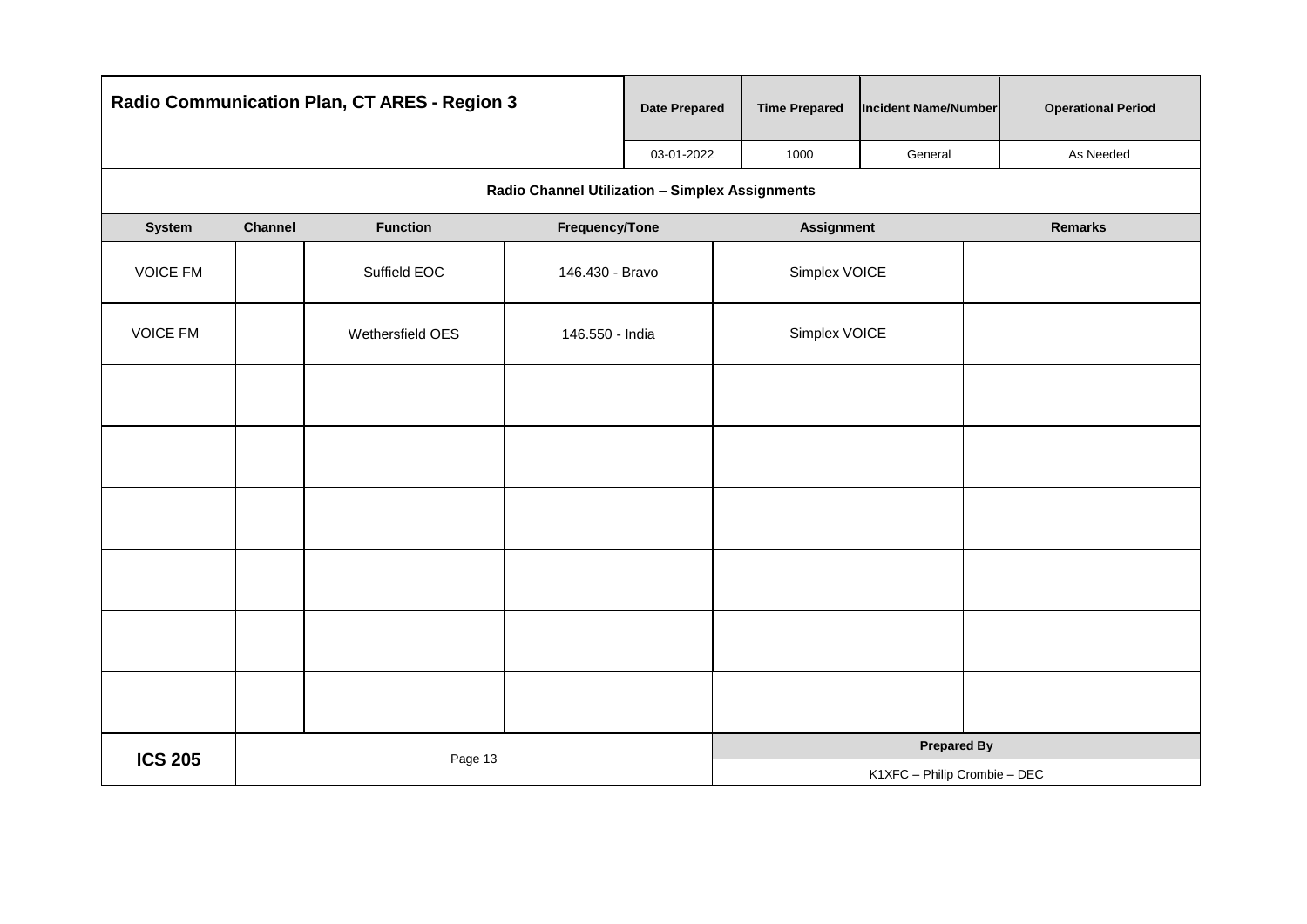| Radio Communication Plan, CT ARES - Region 3 |                |                 | <b>Date Prepared</b>                                                             | <b>Time Prepared</b> | <b>Incident Name/Number</b>     | <b>Operational Period</b> |                                            |  |
|----------------------------------------------|----------------|-----------------|----------------------------------------------------------------------------------|----------------------|---------------------------------|---------------------------|--------------------------------------------|--|
|                                              |                |                 |                                                                                  | 03-01-2022           | 1000                            | General                   | As Needed                                  |  |
|                                              |                |                 | Radio Channel Utilization - Linked Repeater Systems                              |                      |                                 |                           |                                            |  |
| <b>System</b>                                | <b>Channel</b> | <b>Function</b> | Frequency/Tone                                                                   |                      | <b>Assignment</b>               |                           | <b>Remarks</b>                             |  |
| Reference for<br><b>KB1AEV</b> System        |                |                 | 147.345 (+600) 151.4 TS<br>Vernon<br>442.600 (+ 5000) 151.4 TS<br>Vernon         |                      | <b>Statewide Linked Network</b> |                           | Select best frequency for your<br>location |  |
|                                              |                |                 | 224.360 (- 1600) 151.4 TS<br>Vernon                                              |                      | <b>Statewide Linked Network</b> |                           |                                            |  |
|                                              |                |                 | 147.240 (+600) 151.4 TS<br>Torrington<br>442.250 (+ 500) 173.8 TS<br>Torrington  |                      | <b>Statewide Linked Network</b> |                           |                                            |  |
|                                              |                |                 | 147.270 (+600) 151.4 TS<br>Barkhamsted<br>444.650 (+ 5000) 151.4 TS<br>Harwinton |                      | <b>Statewide Linked Network</b> |                           |                                            |  |
|                                              |                |                 | 444.200 (+ 5000) 151.4 TS<br>Meriden<br>224.800 (- 1600) 77 TS<br>Meriden        |                      | <b>Statewide Linked Network</b> |                           |                                            |  |
|                                              |                |                 | 441.800 (+ 5000) 151.4<br>Somers                                                 |                      | <b>Statewide Linked Network</b> |                           |                                            |  |
|                                              |                |                 | 441.650 (+ 5000) 151.4 TS<br>Watertown                                           |                      | <b>Statewide Linked Network</b> |                           |                                            |  |
| <b>ICS 205</b>                               | Page 14        |                 |                                                                                  |                      |                                 | <b>Prepared By</b>        |                                            |  |
|                                              |                |                 |                                                                                  |                      | K1XFC - Philip Crombie - DEC    |                           |                                            |  |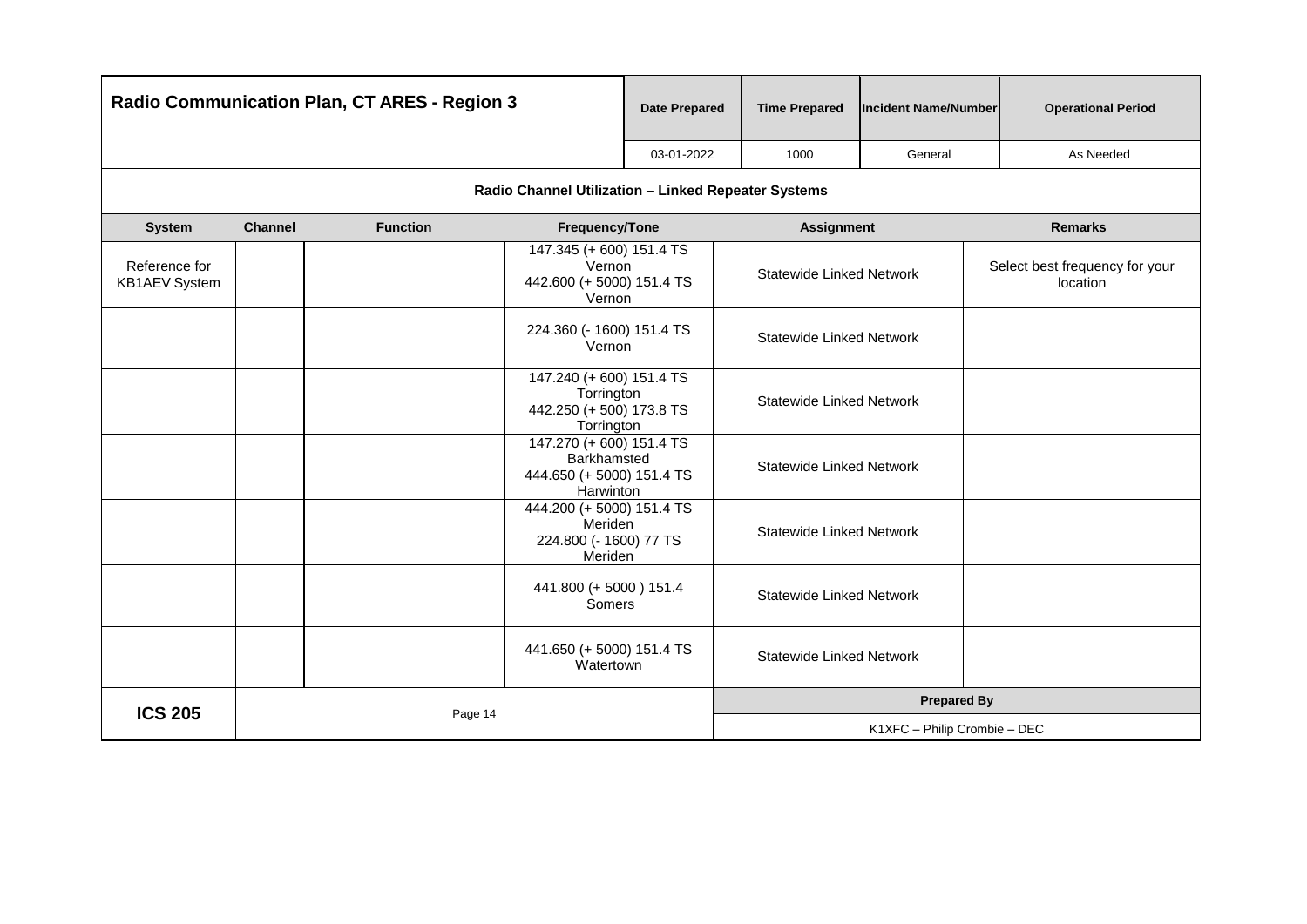| Radio Communication Plan, CT ARES - Region 3  |         |                 |                                                     | <b>Date Prepared</b> | <b>Time Prepared</b>         | <b>Incident Name/Number</b> | <b>Operational Period</b>                  |  |
|-----------------------------------------------|---------|-----------------|-----------------------------------------------------|----------------------|------------------------------|-----------------------------|--------------------------------------------|--|
|                                               |         |                 |                                                     | 03-01-2022           | 1000                         | General                     | As Needed                                  |  |
|                                               |         |                 | Radio Channel Utilization - Linked Repeater Systems |                      |                              |                             |                                            |  |
| <b>System</b>                                 | Channel | <b>Function</b> | Frequency/Tone                                      |                      | <b>Assignment</b>            |                             | <b>Remarks</b>                             |  |
| Reference for<br>KB1AEV System<br>(Continued) |         |                 | 442.750 (+ 5000) 151.4 TS<br>Granville MA           |                      | Part Time Linked Network     |                             | Select best frequency for your<br>location |  |
|                                               |         |                 |                                                     |                      |                              |                             |                                            |  |
| Reference for<br>W1EDH System                 |         |                 | 147.030 (+600) 110.9<br>Portland                    |                      | Regional Linked Network      |                             | Select best frequency for your<br>location |  |
|                                               |         |                 | 147.090 (+600) 110.9 TS<br>Glastonbury              |                      | Regional Linked Network      |                             |                                            |  |
|                                               |         |                 | 444.625 (+ 5000) 110.9 TS<br>Glastonbury            |                      | Regional Linked Network      |                             |                                            |  |
|                                               |         |                 |                                                     |                      |                              |                             |                                            |  |
|                                               |         |                 |                                                     |                      |                              |                             |                                            |  |
|                                               |         |                 |                                                     |                      |                              |                             |                                            |  |
| <b>ICS 205</b>                                | Page 15 |                 |                                                     |                      | <b>Prepared By</b>           |                             |                                            |  |
|                                               |         |                 |                                                     |                      | K1XFC - Philip Crombie - DEC |                             |                                            |  |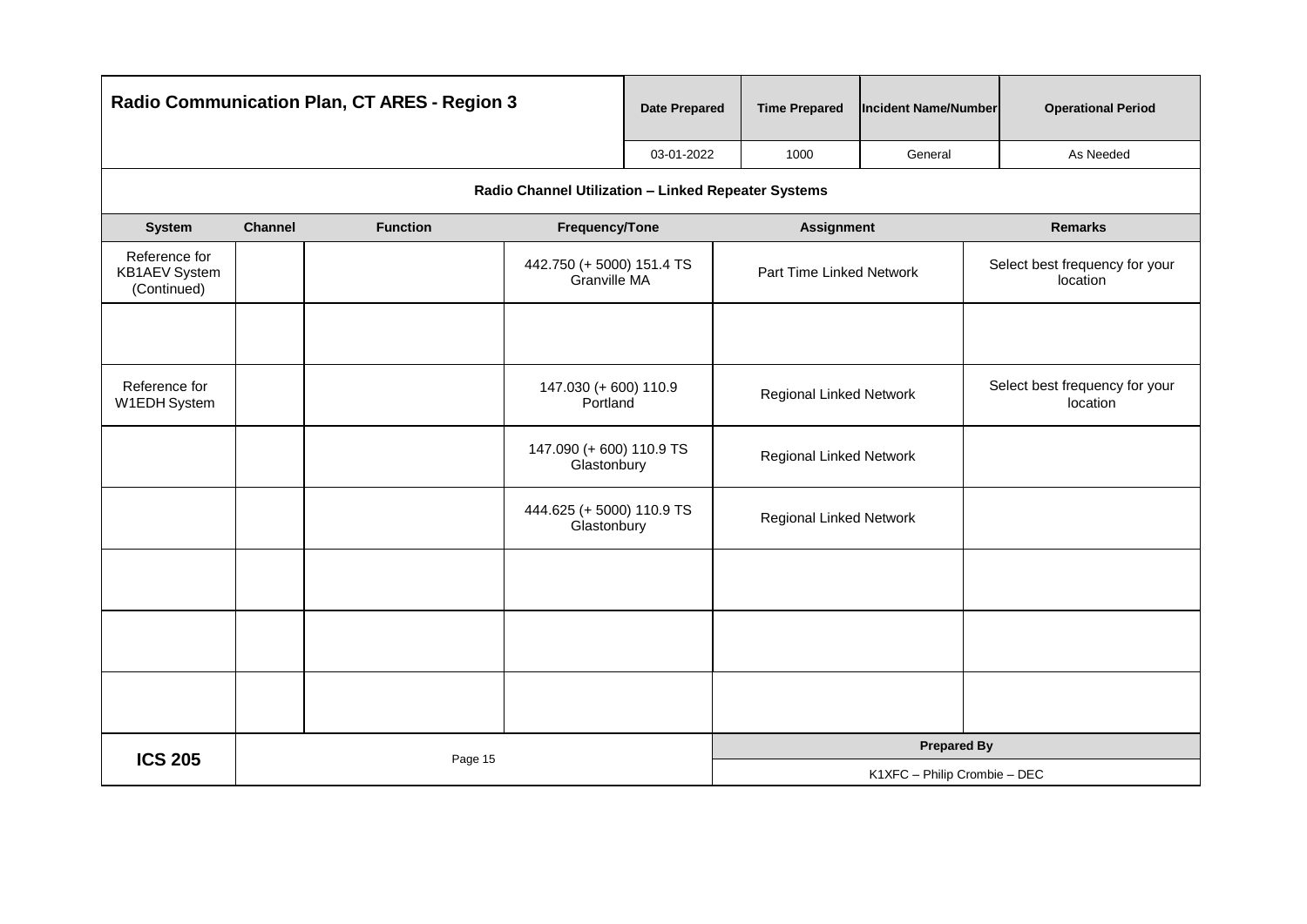|                              |         | Radio Communication Plan, CT ARES - Region 3 |                                                     | <b>Date Prepared</b>         | <b>Time Prepared</b>    | Incident Name/Number | <b>Operational Period</b>                  |  |
|------------------------------|---------|----------------------------------------------|-----------------------------------------------------|------------------------------|-------------------------|----------------------|--------------------------------------------|--|
|                              |         |                                              |                                                     | 03-01-2022                   | 1000                    | General              | As Needed                                  |  |
|                              |         |                                              | Radio Channel Utilization - Linked Repeater Systems |                              |                         |                      |                                            |  |
| System                       | Channel | <b>Function</b>                              | Frequency/Tone                                      |                              | <b>Assignment</b>       |                      | <b>Remarks</b>                             |  |
| Reference for<br>W1AW System |         |                                              | 145.450 (- 600) 127.3 TS<br>Newington               |                              | Regional Linked Network |                      | Select best frequency for your<br>location |  |
|                              |         |                                              | 443.050 (+ 5000) 100.0<br>Newington                 |                              | Regional Linked Network |                      |                                            |  |
|                              |         |                                              |                                                     |                              |                         |                      |                                            |  |
|                              |         |                                              |                                                     |                              |                         |                      |                                            |  |
|                              |         |                                              |                                                     |                              |                         |                      |                                            |  |
|                              |         |                                              |                                                     |                              |                         |                      |                                            |  |
|                              |         |                                              |                                                     |                              |                         |                      |                                            |  |
|                              |         |                                              |                                                     |                              |                         |                      |                                            |  |
| <b>ICS 205</b>               | Page 16 |                                              |                                                     |                              |                         | <b>Prepared By</b>   |                                            |  |
|                              |         |                                              |                                                     | K1XFC - Philip Crombie - DEC |                         |                      |                                            |  |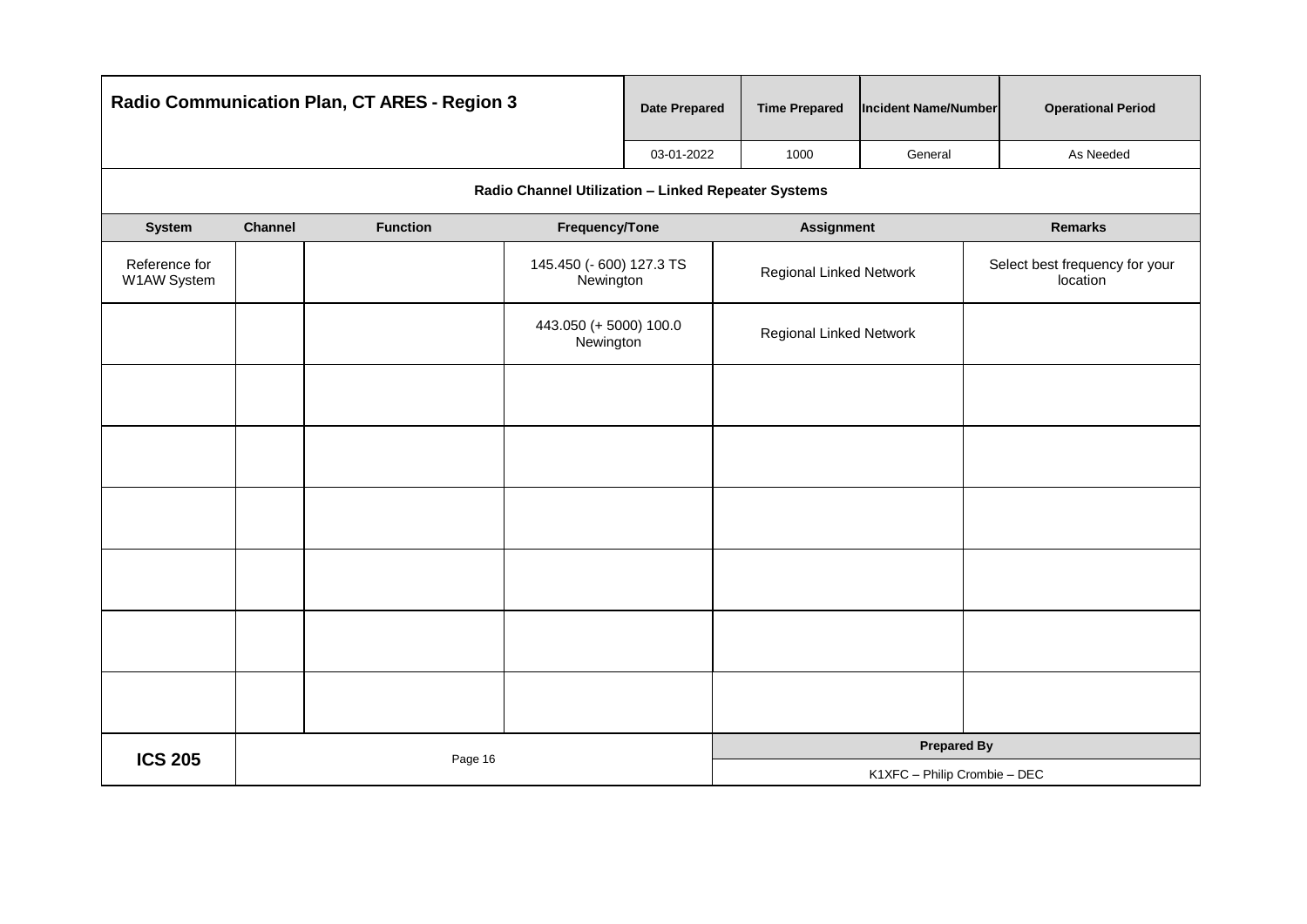| Radio Communication Plan, CT ARES - Region 3 |                            |                 | <b>Date Prepared</b>                                | <b>Time Prepared</b>         | <b>Incident Name/Number</b>   | <b>Operational Period</b> |                                            |
|----------------------------------------------|----------------------------|-----------------|-----------------------------------------------------|------------------------------|-------------------------------|---------------------------|--------------------------------------------|
|                                              |                            |                 |                                                     | 03-01-2022                   | 1000                          | General                   | As Needed                                  |
|                                              |                            |                 | Radio Channel Utilization - Linked Repeater Systems |                              |                               |                           |                                            |
| System                                       | <b>Channel</b>             | <b>Function</b> | Frequency/Tone                                      |                              | <b>Assignment</b>             |                           | <b>Remarks</b>                             |
| Reference for<br>W1SP DMR<br>Repeater System |                            |                 | 446.4375 (-) CC1<br>Bloomfield                      |                              | <b>DMR Linked NetworkW1SP</b> |                           | Select best frequency for your<br>location |
|                                              |                            |                 | 447.9750 (-) CC1<br>Hartford                        |                              | DMR Linked NetworkW1SP        |                           |                                            |
|                                              |                            |                 | 449.1250 (-) CC1<br>Glastonbury                     |                              | DMR Linked NetworkW1EDH       |                           |                                            |
|                                              |                            |                 | 442.1000 (-) CC1<br>Newington                       |                              | DMR Linked NetworkW1AW        |                           |                                            |
|                                              |                            |                 | 445.8875 (-) CC1<br>Somers                          |                              | DMR Linked NetworkW1SP        |                           |                                            |
|                                              | 443.9500 (+) CC1<br>Vernon |                 |                                                     | DMR Linked NetworkW1HDN      |                               |                           |                                            |
|                                              |                            |                 |                                                     |                              |                               |                           |                                            |
|                                              |                            |                 |                                                     |                              |                               |                           |                                            |
| <b>ICS 205</b><br>Page 17                    |                            |                 |                                                     |                              | <b>Prepared By</b>            |                           |                                            |
|                                              |                            |                 |                                                     | K1XFC - Philip Crombie - DEC |                               |                           |                                            |